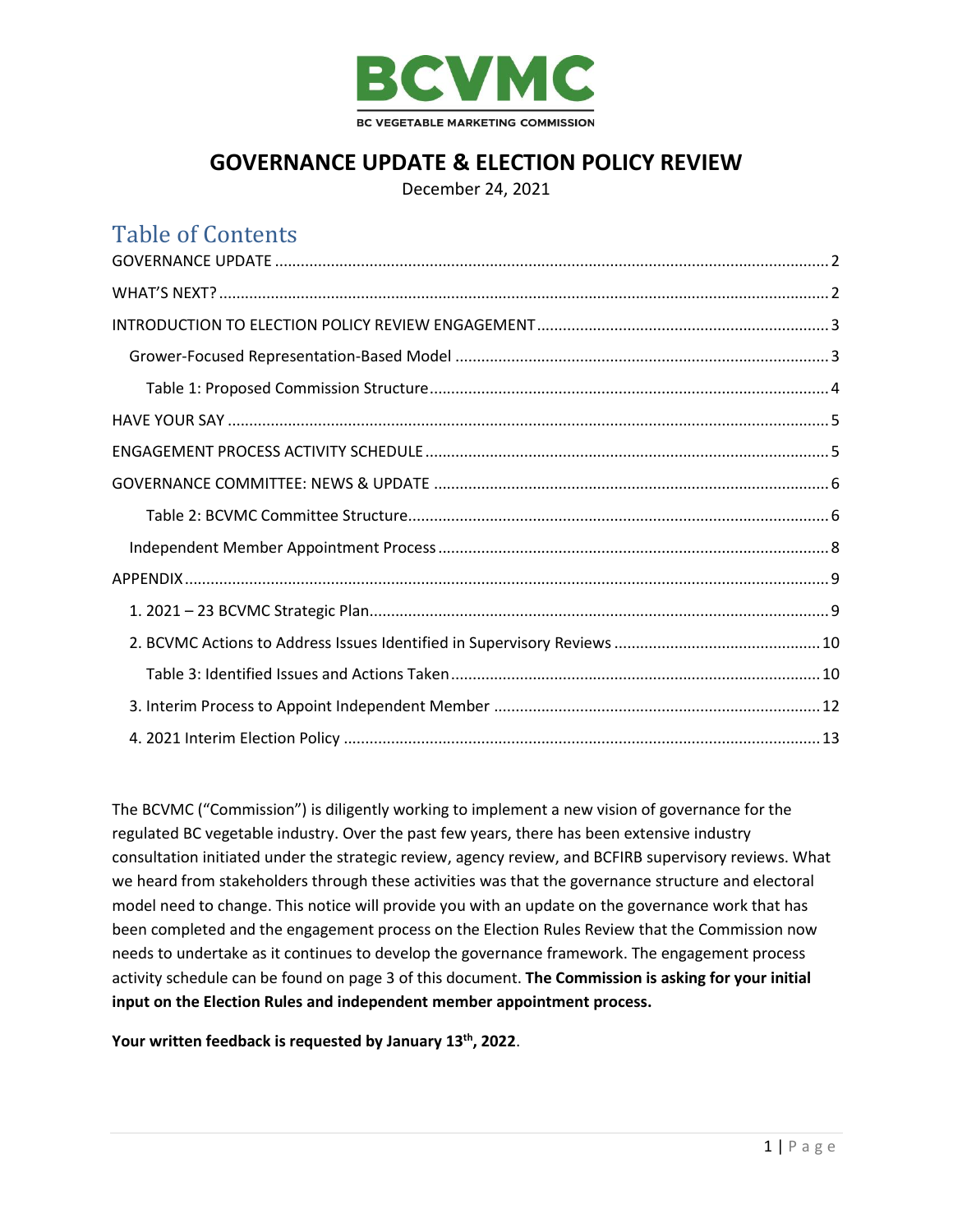

# <span id="page-1-0"></span>GOVERNANCE UPDATE

Since the BCFIRB Vegetable Supervisory Review concluded in December 2020 and on completion of the Commission's strategic review in April of this year, the Commission has focussed its efforts on four strategic priorities<sup>1</sup>:

- 1. Rebuild trust in the system
- 2. Regulatory improvements
- 3. Cultural shift
- 4. Continuity and consistency of Board and Management.

The workplan established by the Commission has accomplished the following:

- A review and update to the Commission's Conflict of Interest Rules, Conflict of Interest Disclosure Form, and the Commissioner Code of Conduct.
- An update to the 2021 Election Policy to include BCFIRB's supervisory directions that were issued in December 2020.
- Establishment of a Governance Committee.
- Finalized Terms of Reference (TOR) for the Governance Committee and a new Finance and Audit Committee that is to be established.
- Reviewing TOR and establishing work plans for the three established Advisory Committees (Storage Crop, Greenhouse, and Agency Advisory Committees).
- Development of a skills matrix to assess current Commission skills and experience gaps.
- Finalized an interim merit-based independent member appointment process that was prior approved by BCFRIB.
	- o Appointment process is currently underway to fill two positions.
- Undertaking the development of a Board Calendar to support annual operational decisionmaking on a scheduled basis.

## <span id="page-1-1"></span>WHAT'S NEXT?

The 2020 directions issued by BCFIRB combined with the 2021 BC vegetable scheme amendment have significantly changed the structure of the Commission. Two non-producer members can now be appointed to the Commission and elections are limited to member positions that can only be filled by commercial producers who are not a director of an Agency. We now need industry stakeholder input to guide discussion on the Commission's election policy, and the permanent merit-based independent member appointment process. The election policy review engagement process has been developed to gather feedback on these topics and specifically the electoral model and election rules. We encourage all stakeholders to engage in the process and help shape the new Commission structure.

 $1$  Refer to the 2021 – 23 BCVMC Strategic Plan in the Appendix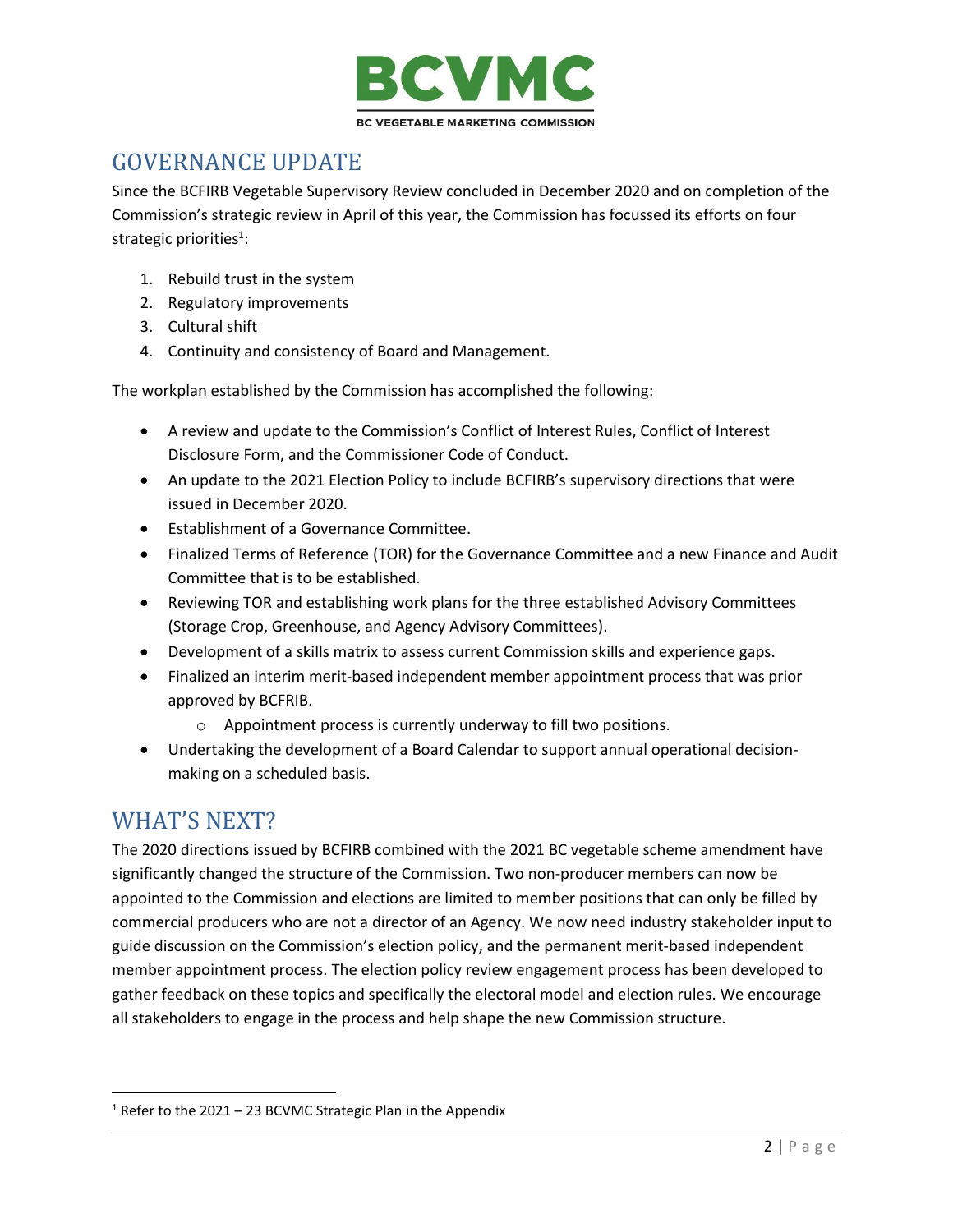

# <span id="page-2-0"></span>INTRODUCTION TO ELECTION POLICY REVIEW ENGAGEMENT

The Commission is accountable to the BC Farm Industry Review Board (BCFIRB) for meeting its regulatory responsibilities using sound governance and decision-making. In 2021 the Commission amended its Election Policy to include BCFIRB's supervisory direction that an individual is not eligible for election or office as an elected member if they hold a director position on a designated Agency of the Commission. BCFIRB approved this interim policy pending the completion of a full review of the election policy with industry. A complete copy of the Commission's 2021 Interim Election Policy can be found on our website at [https://www.bcveg.com/the-commission.html,](https://www.bcveg.com/the-commission.html) and in the appendix to this document.

The Commission is now ready to commence a full election policy review engagement with industry. The objective of this review is to seek input from industry stakeholders on the following topics:

- **1. Election Policy** (Including the electoral model and election rules)
- **2. Development of a permanent Independent Member Appointment Process**

On completion of this review, the Commission will submit to BCFIRB a copy of the Election Policy and Independent Member Appointment Process for prior approval. The Election Policy and any recommended amendments, and the process for appointing independent Commission members will be reviewed and assessed by BCFIRB with a SAFETI<sup>2</sup> rationale.

Along with the changes made to the Commission structure, that have been addressed in this notice, the Commission is also recommending changes to the sector specific requirements tied to an elected member position. The Commission supports a grower-focused representation-based model that retains producer expertise of both the storage crop and greenhouse sectors. However, the Commission is proposing that any further sub-segmentation by crop and district should no longer be restricting factors tied to an elected member position. Crop and district restrictions are limiting the number of producers who can be nominated and elected. A description of the proposed changes to the grower-focused representation based electoral model is provided below. Discussion with industry will include attaining feedback on this proposed electoral model and any further amendments to be considered to modify the member position requirements.

### <span id="page-2-1"></span>Grower-Focused Representation-Based Model

On July 31 2021, the BC Vegetable Scheme was amended to allow for the Commission to appoint two members who are not commercial producers<sup>3</sup>. The Commission consists of a Chair and up to eight (8) commissioners; the Chair is appointed by the Lieutenant Governor in Council, four (4) to six (6) members are licensed commercial vegetable producers elected by licensed commercial vegetable producers; and two independent members are appointed by the Commission.

<sup>&</sup>lt;sup>2</sup> Strategic Accountable Fair Effective Transparent Inclusive

<sup>3</sup> OIC 439 – Scheme amendment dated 2021-07-12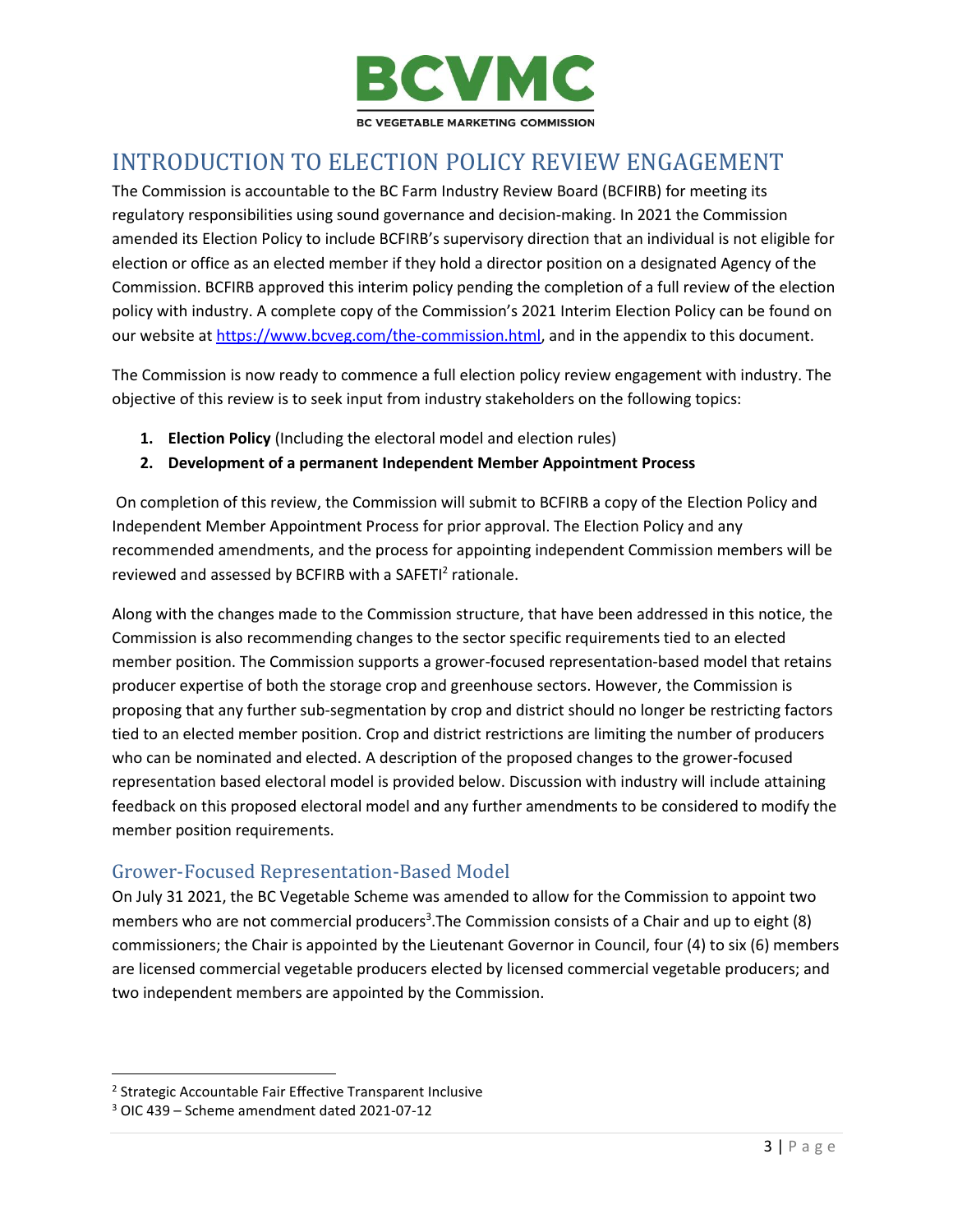

### <span id="page-3-0"></span>Table 1: Proposed Commission Structure

### **Grower-Focused Representation-Based**



| <b>COUNT</b> | <b>POSITION</b>         | <b>CATEGORY</b>      | ELECTION / APPOINTMENT TERM       |
|--------------|-------------------------|----------------------|-----------------------------------|
| 1.           | Appointed Chair         | Independent          | Appointed by Lieutenant Governor  |
| 2.           | Producer Member         | Greenhouse           | 2Yr Term - Odd                    |
| 3.           | Producer Member         | Greenhouse           | 2Yr Term - Even                   |
| 4.           | Producer Member         | Greenhouse           | 2Yr Term - Odd                    |
| 5.           | Producer Member         | <b>Storage Crops</b> | 2Yr Term - Even                   |
| 6.           | Producer Member         | <b>Storage Crops</b> | 2Yr Term - Odd                    |
| 7.           | Producer Member         | <b>Storage Crops</b> | 2Yr Term - Even                   |
| 8.           | <b>Appointed Member</b> | Independent          | Appointed by Commission, Term TBD |
| 9.           | <b>Appointed Member</b> | Independent          | Appointed by Commission, Term TBD |

The Commission supports that a Grower-Focused Representation-Based composition of the Board be maintained but proposes the election of three (3) Commissioners by all registered Greenhouse Growers, and the election of three (3) Commissioners by all registered Storage Crop Growers. Together with the Independent Chair, the six (6) elected Commissioners from industry will appoint two (2) Independent Commissioners, for a total of nine (9) Board members. What this means for producer-member positions is that nominations and voting are not limited to specific production types. This allows for more nomination and election opportunities for commercial producer members. This model eliminates excess sub-segmentation of representation (e.g., tomato, cucumber, processing crops), ensures equal input into decision making by both sectors, and provides the opportunity for strong, diversified representation from industry.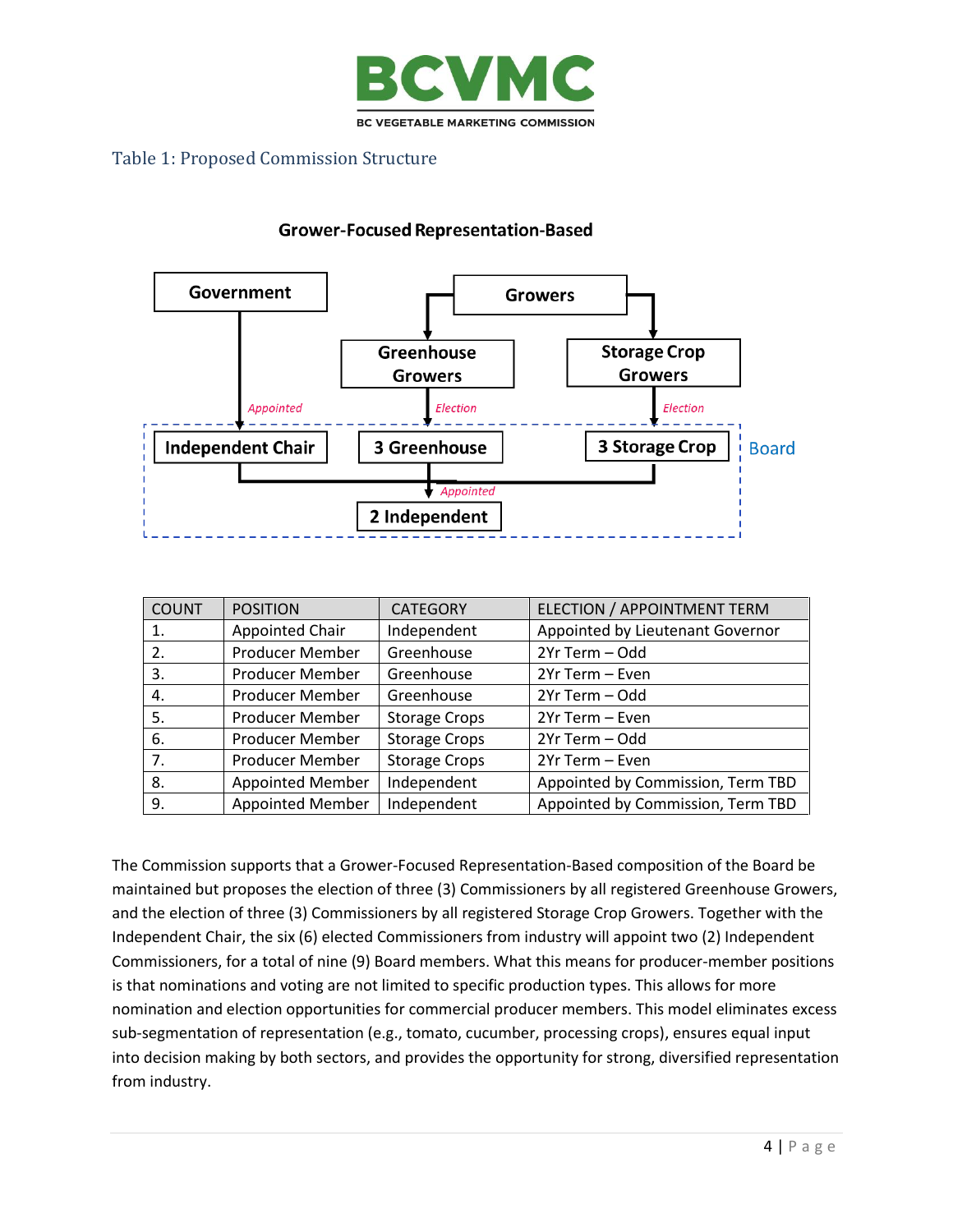

# <span id="page-4-0"></span>HAVE YOUR SAY

We are asking industry stakeholders for written feedback on questions that will assist the Governance Committee with completing a working draft of the election policy and independent merit-based appointment process and structuring the facilitated discussion to be scheduled with the advisory groups. These questions are as follows:

- **A. Do you find the Election Rules clear and simple to understand? If not, what changes do we need that will add greater clarity to the rules and the process?**
- **B. What process steps and considerations do you think are important or most critical for appointing independent members to the Commission?** (See appendix document 'Interim Process to Appoint Independent Member' on page 12)

### Submissions are due: THURSDAY, JANUARY 13<sup>th</sup>, 2022

## <span id="page-4-1"></span>ENGAGEMENT PROCESS ACTIVITY SCHEDULE

The Governance Committee will review stakeholder submissions and draft working documents on the Election Policy and Independent Member Appointment Process. These working documents will be reviewed and discussed with the Advisory Groups for further feedback. Once the engagement process with the Advisory Groups is completed, industry stakeholders will have an opportunity to make submissions on the final working drafts of both documents. On completion of the stakeholder engagement process, the Governance Committee will present a final recommendation and a SAFETIbased rational to the Commission for consideration.

| <b>DATE</b> | <b>PARTICIPANTS</b>                      | <b>ACTIVITY</b>                                                                                                                                                                                                                                                                                                                                                                                                        |
|-------------|------------------------------------------|------------------------------------------------------------------------------------------------------------------------------------------------------------------------------------------------------------------------------------------------------------------------------------------------------------------------------------------------------------------------------------------------------------------------|
| 2021-DEC-23 | All Stakeholders                         | Introduction to the election policy review and stakeholder<br>٠<br>engagement process                                                                                                                                                                                                                                                                                                                                  |
| 2022-JAN-13 | All Stakeholders                         | Written feedback due date on engagement questions.<br>$\bullet$                                                                                                                                                                                                                                                                                                                                                        |
| 2022-FEB    | Governance<br>Committee                  | Consider any further revisions to the election policy, and<br>$\bullet$<br>specifically to its components - the electoral model, election<br>Rules, and merit-based appointment process<br>Develop a working draft of both the election policy and the<br>$\bullet$<br>merit-based appointment process.<br>Bring forward the working draft documents to the advisory<br>$\bullet$<br>groups for review and discussion. |
| 2022-FEB-21 | <b>Advisory Group</b><br><b>Meetings</b> | Meetings scheduled the week of Feb 21-25.<br>$\bullet$                                                                                                                                                                                                                                                                                                                                                                 |
| 2022-MAR-04 | All Stakeholders                         | Request written submission from industry stakeholders on<br>$\bullet$<br>final working drafts of the election policy and merit-based<br>independent member appointment process.                                                                                                                                                                                                                                        |
| 2022-MAR-25 | All Stakeholders                         | Written submissions are due from industry stakeholders.<br>٠                                                                                                                                                                                                                                                                                                                                                           |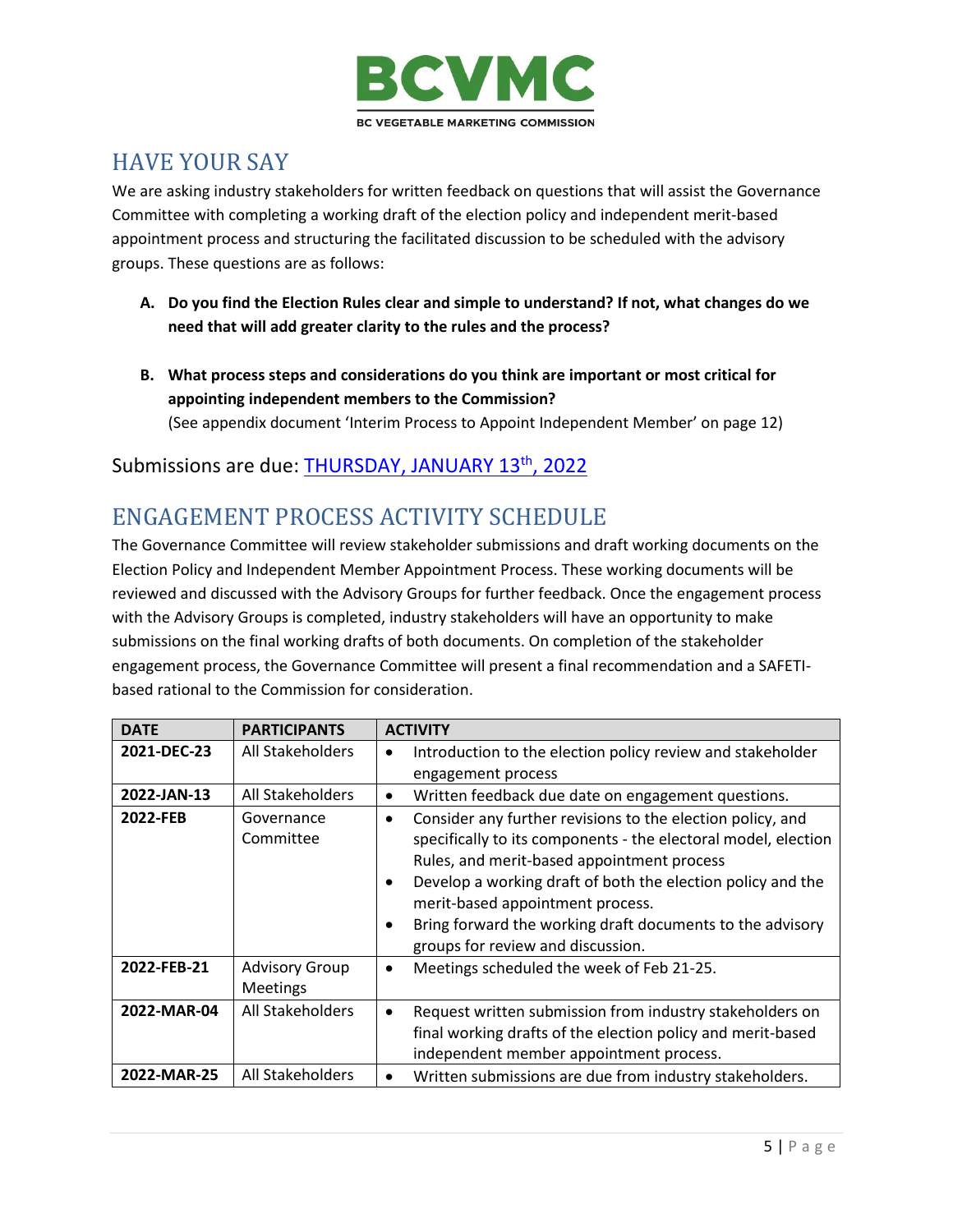

BC VEGETABLE MARKETING COMMISSION

| <b>2022-APRIL</b> | Governance<br>Committee | Governance Committee reviews submissions<br>$\bullet$<br>Once the governance committee is satisfied that no further<br>$\bullet$<br>consultation is required, a recommendation on the<br>proposed approach and a SAFETI based rational is brought<br>forward to the Commission on the:<br>Merit-based appointment process for independent<br>$\circ$<br>member positions<br>Election Policy, and specifically the electoral model<br>$\circ$<br>and Election Rules |
|-------------------|-------------------------|--------------------------------------------------------------------------------------------------------------------------------------------------------------------------------------------------------------------------------------------------------------------------------------------------------------------------------------------------------------------------------------------------------------------------------------------------------------------|
| <b>2022-APRIL</b> | <b>BCVMC</b>            | FINAL Election Policy and Merit-Based appointment process<br>$\bullet$<br>is submitted to BCFIRB for prior approval.                                                                                                                                                                                                                                                                                                                                               |
| 2022-MAY          | <b>BCFIRB</b>           | BCFIRB prior approval of the Election Rules and merit-based<br>$\bullet$<br>appointment process.                                                                                                                                                                                                                                                                                                                                                                   |

## <span id="page-5-0"></span>GOVERNANCE COMMITTEE: NEWS & UPDATE

The Governance Committee oversees the workplan through meetings facilitated by Findlay & Associates and scheduled twice monthly since September 2021. Members of this committee consist of commissioners John Newell, Hugh Reynolds, Cory Gerrard, the BCVMC General Manager (ex-officio) and David Zirnhelt (BCFIRB advisor, ex-officio). Under the guidance of the Governance Committee, the Commission has developed a new Committee structure as part of the solution to address the issues identified in previous consultations with industry. The new Committee structure will consist of two Standing Committees (i.e., Finance & Audit and Governance) and three Advisory Committees (i.e., Storage Crop, Greenhouse, and Agency) reporting to the Governance Committee, each with the following membership:

#### <span id="page-5-1"></span>Table 2: BCVMC Committee Structure

| <b>Finance &amp; Audit Committee:</b> | 2 Commissioners (1 as Chair),<br>GM (ex-officio); 2-year staggered terms                                                                                                |
|---------------------------------------|-------------------------------------------------------------------------------------------------------------------------------------------------------------------------|
| <b>Governance Committee:</b>          | 2 Commissioners, Board Vice-Chair (Committee chair), GM<br>(ex-officio); 2-year staggered terms.                                                                        |
| <b>Advisory Committees:</b>           | 2 Commissioners (1 as Chair), 5-7 Growers appointed by<br>Commission, GM (ex-officio), staff and subject matter experts<br>invited as required; 2-year staggered terms. |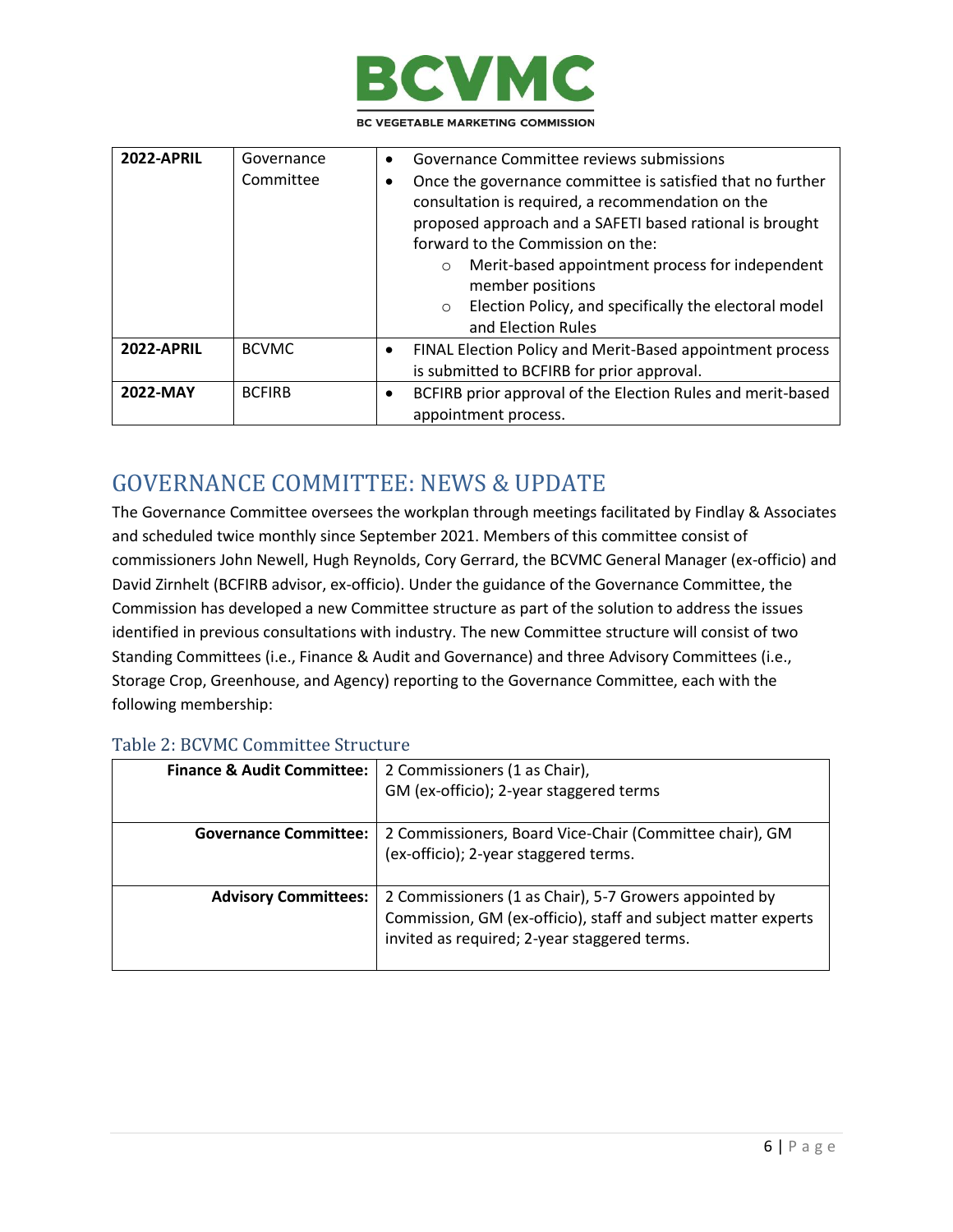



This structure supports strong governance at the Board level by establishing Sub-Committees with clear purposes, mandates, and calendars to address the detailed components of the Commission work and provide oversight in each area. The Committees will provide recommendations to the Commission allowing it to focus on high-level decision making and creating efficiencies in overall governance. The Governance Committee will provide oversight of stakeholder engagement and Advisory Committees to ensure industry knowledge and expertise informs decision making, and that engagement strategies are well defined, aligned with the BCVMC vision and strategic priorities, and reflect best practices. The Governance Committee shall provide streamlined communications back to the Commission.

On July 31, 2021 BC Vegetable Scheme was amended to allow for the Commission to appoint two members who are not commercial producers<sup>4</sup>. To fill the independent member positions in a timely way, the Commission established an interim merit-based process and will make temporary appointments until such time that a permanent merit-based process is developed, approved, and implemented. The process commenced on November 17, 2021 with a notice to all stakeholders that the Commission is seeking submissions from interested candidates to fill two (2) newly created independent member positions. Submissions were due December 1st.

The Commission has received expressions of interest from multiple candidates. Selected candidates have been interviewed by the Governance Committee and the BCVMC Chair. It is anticipated that the Commission will announce the appointments in January 2022.

The term of the temporary interim appointments will be for a minimum of one year, and to a maximum of three years. On the establishment of a permanent merit-based process and the completion of the Election Policy review, the Commission will decide at that time on the term completion date.

<sup>4</sup> OIC 439 – Scheme amendment dated 2021-07-12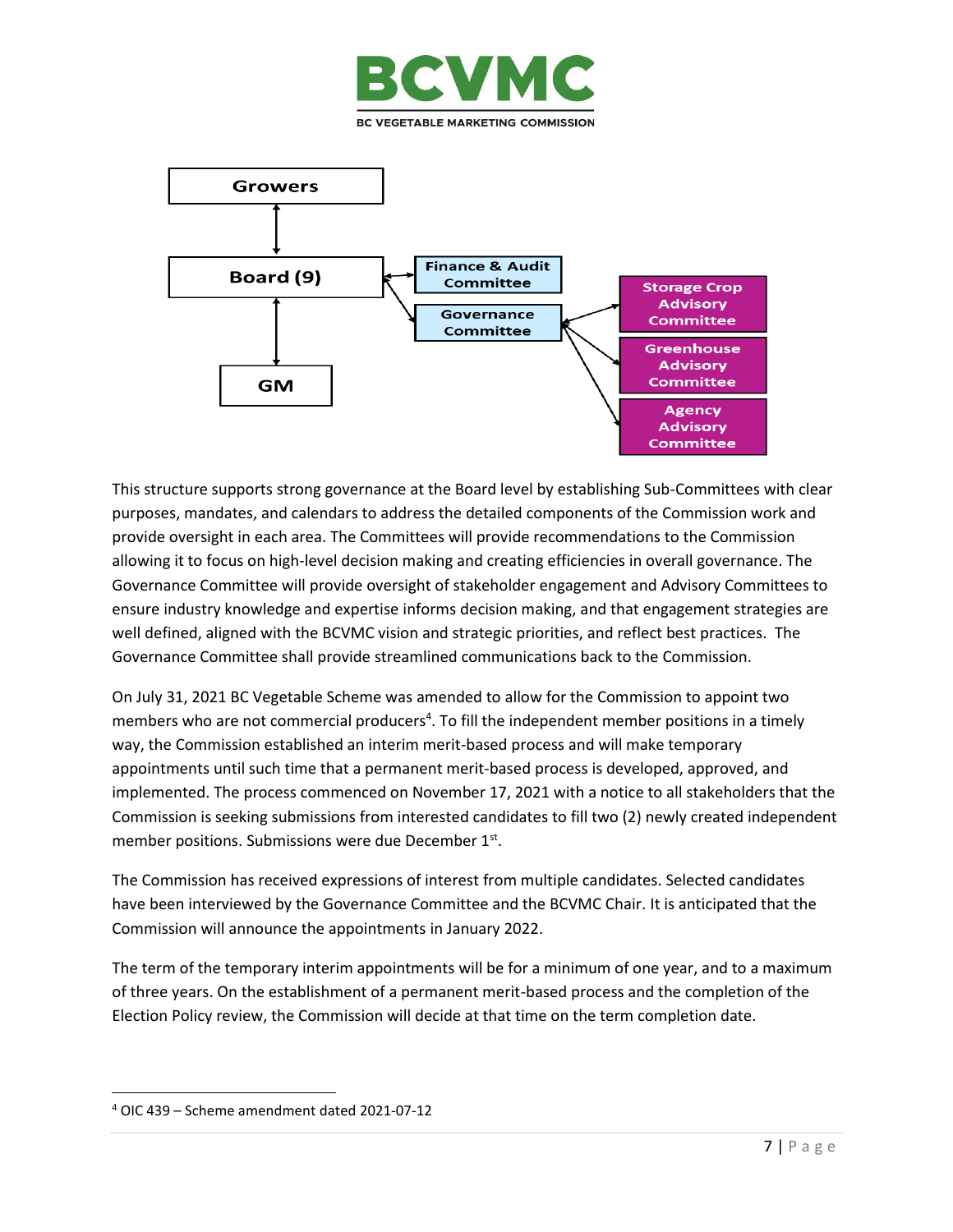

### <span id="page-7-0"></span>Independent Member Appointment Process

A copy of the interim merit-based appointment process is provided in the appendix. Stakeholders can participate in the development of the permanent process as part of the election policy review engagement that is introduced on page 3. At this stage of the review engagement process, we are asking stakeholders for written submissions on what process steps and considerations are important or most critical for appointing independent members to the Commission.

Yours truly,

Debbie Etsell, Chair

Andre Solymosi, General Manager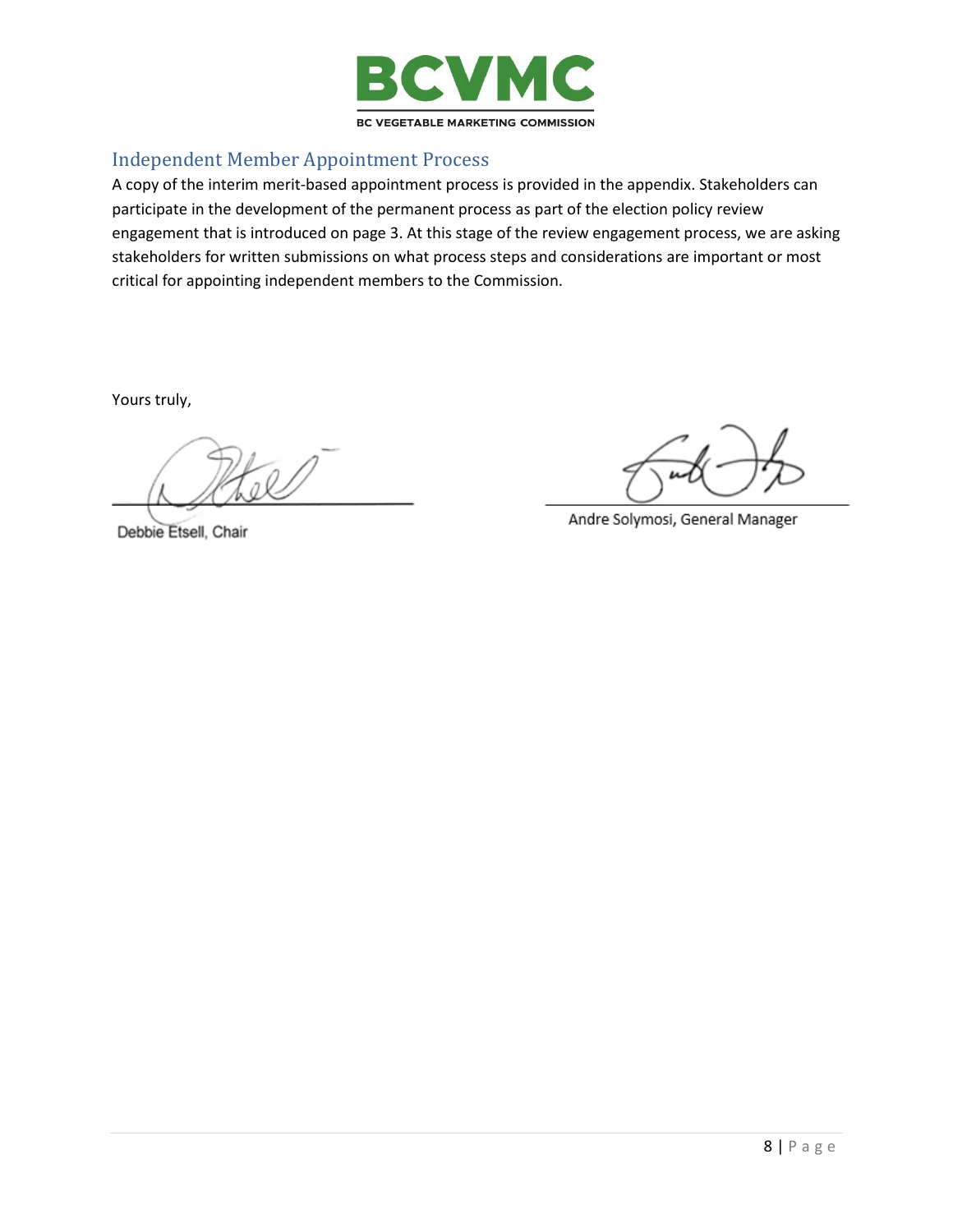

# APPENDIX

### <span id="page-8-1"></span><span id="page-8-0"></span>1. 2021 – 23 BCVMC Strategic Plan

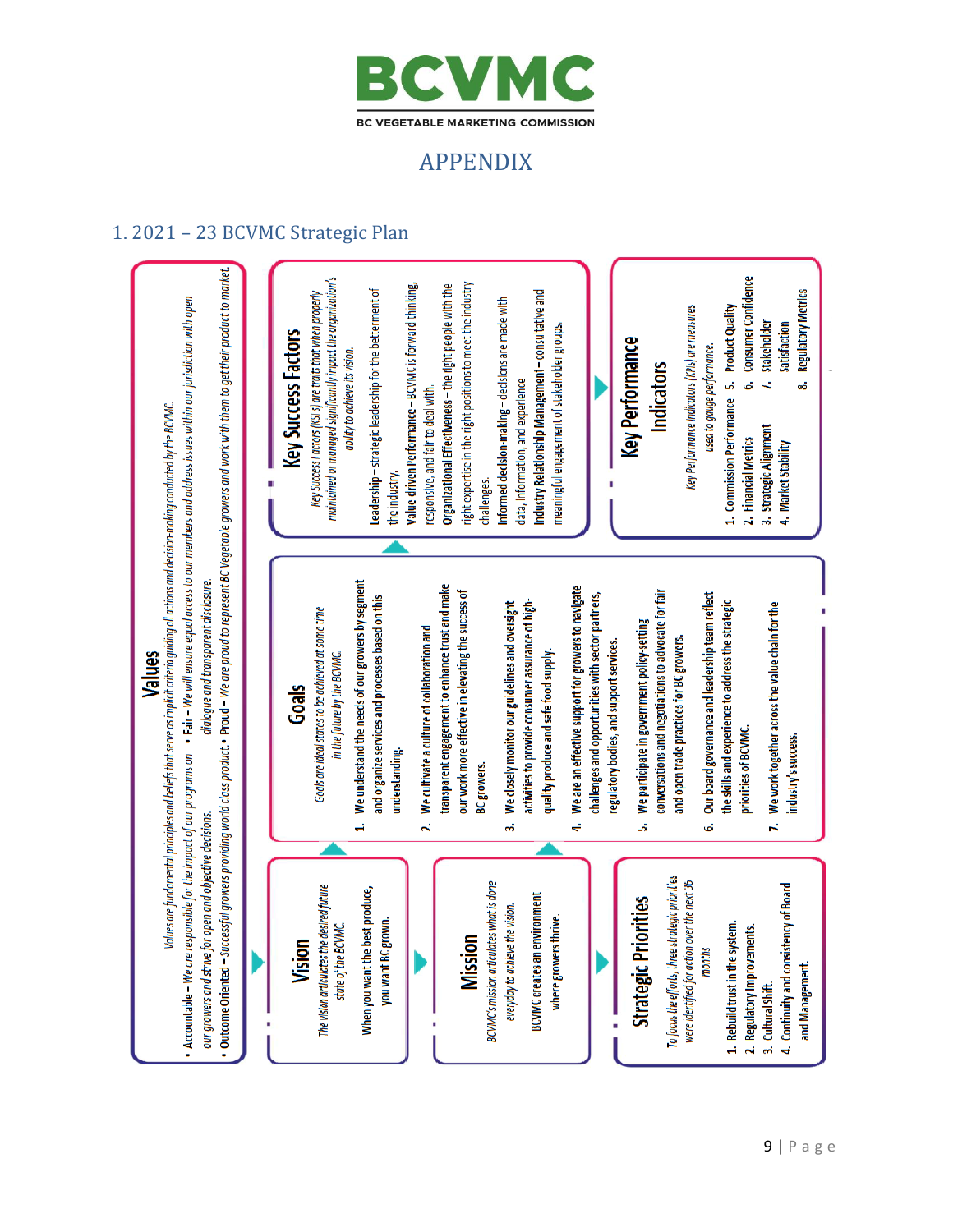

### <span id="page-9-0"></span>2. BCVMC Actions to Address Issues Identified in Supervisory Reviews

With the implementation of the new Committee structure and the appointment of two independent members, the Commission is addressing the issues identified through extensive consultations.

A summary of the actions taken and how they address each issue is provided in Table 3 below.

#### <span id="page-9-1"></span>Table 3: Identified Issues and Actions Taken

| <b>Issues Identified</b>                 | <b>BCVMC Actions Taken</b>                                     |                         |                                        |                        |                                        |                                           |                                                      |                                                                      |
|------------------------------------------|----------------------------------------------------------------|-------------------------|----------------------------------------|------------------------|----------------------------------------|-------------------------------------------|------------------------------------------------------|----------------------------------------------------------------------|
| Through Supervisory Reviews (2016, 2021) | ╰<br>nda<br>ale<br>$\cup$<br>짇<br><sub>co</sub><br>ه<br>Annual | Matrix<br><b>Skills</b> | Committee<br>Governance<br>Established | S<br>TOR:<br>Committee | Commissioners<br>Independent<br>$\sim$ | <b>Board</b><br>Redesigned<br>Orientation | Plans<br><b>Work</b><br>య<br>Commission<br>Committee | n<br>Committee<br>xper<br>ш<br>Matter<br>ζ<br>Adviso<br>Subject<br>요 |
| <b>Trust</b>                             |                                                                |                         |                                        |                        |                                        |                                           |                                                      |                                                                      |

- Need for regular communication and consultation between Commission and the sector.
- Commission should clarify its rules and increase its enforcement activities.
- Perception of bias/conflict of interest with Commission members (those who market through the same agency.

*The Commission reviewed its member Conflict of Interest Rules, its disclosure form and its Code of Conduct, Feb 23, 2021.*

| <b>Commission decision-making</b> |  |  |  |  |
|-----------------------------------|--|--|--|--|
|                                   |  |  |  |  |

- Commission operates in a tough decision-making environment.
- Strong concern regarding perception of bias and conflict of interest improperly influencing decisionmaking.

*The Commission reviewed its member Conflict of Interest Rules, its disclosure form and its Code of Conduct, Feb 23, 2021.* 

• Length of time to make decision (new entrant and DA applications).

| Use of panels and advisory committees in |  |  |  |  |
|------------------------------------------|--|--|--|--|
| <b>Commission decision-making</b>        |  |  |  |  |

• Use of panels and advisory committees help address perception of bias and conflict of interest issues with decision-making.

• Advisory committees can introduce fresh insights and information to Commission decision-making. *Governance Committee has recommended to the Board, Commission and Advisory Committees structure, mandate, and Terms of Reference.*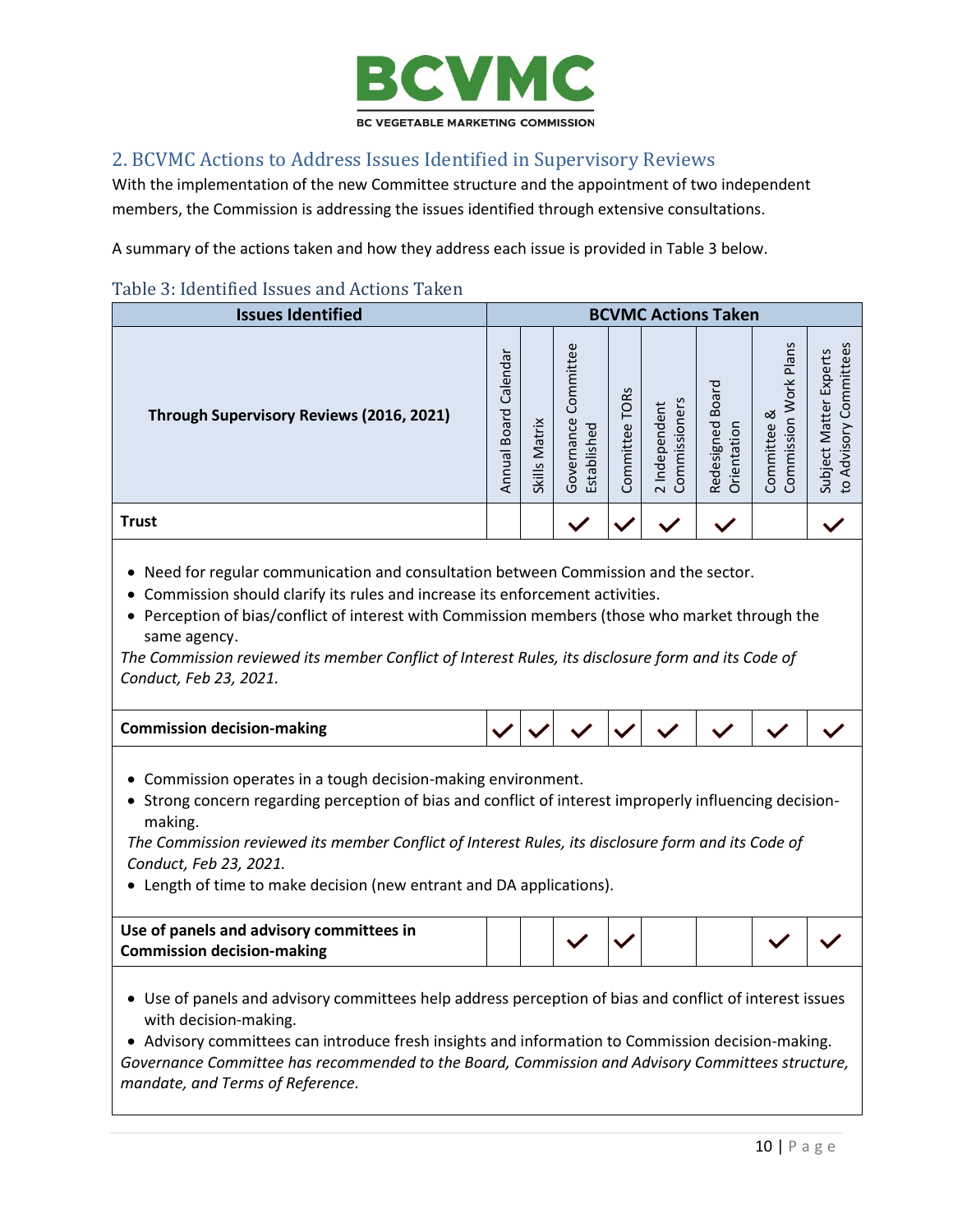

|                                                                                                                                                                                                                                                                                                                                                                                                                                                                                                                                                                                                                                                           | <b>Issues Identified</b><br><b>BCVMC Actions Taken</b> |               |                                     |                |                                |                                 |                                      |                                                  |  |
|-----------------------------------------------------------------------------------------------------------------------------------------------------------------------------------------------------------------------------------------------------------------------------------------------------------------------------------------------------------------------------------------------------------------------------------------------------------------------------------------------------------------------------------------------------------------------------------------------------------------------------------------------------------|--------------------------------------------------------|---------------|-------------------------------------|----------------|--------------------------------|---------------------------------|--------------------------------------|--------------------------------------------------|--|
|                                                                                                                                                                                                                                                                                                                                                                                                                                                                                                                                                                                                                                                           |                                                        |               |                                     |                |                                |                                 |                                      |                                                  |  |
| Through Supervisory Reviews (2016, 2021)                                                                                                                                                                                                                                                                                                                                                                                                                                                                                                                                                                                                                  | Annual Board Calendar                                  | Skills Matrix | Governance Committee<br>Established | Committee TORs | 2 Independent<br>Commissioners | Redesigned Board<br>Orientation | Commission Work Plans<br>Committee & | to Advisory Committees<br>Subject Matter Experts |  |
| <b>Commission Turnover</b>                                                                                                                                                                                                                                                                                                                                                                                                                                                                                                                                                                                                                                |                                                        |               |                                     |                |                                |                                 |                                      |                                                  |  |
| • Value of having members who know the history of industry issues and have experience on the<br>Commission, balanced with the need for fresh ideas and outlooks.<br>• Lack of Commission member turnover, and positions go uncontested during elections.                                                                                                                                                                                                                                                                                                                                                                                                  |                                                        |               |                                     |                |                                |                                 |                                      |                                                  |  |
| <b>Commission Structure; Independent Members</b>                                                                                                                                                                                                                                                                                                                                                                                                                                                                                                                                                                                                          |                                                        |               |                                     |                |                                |                                 |                                      |                                                  |  |
| Need to appoint additional independent Commissioner(s) (in addition to the appointed Chair) to<br>ensure transparency in the decision-making process.<br>Main risk identified: a lack of agriculture/industry knowledge negatively impacting Commission<br>$\circ$<br>decision-making.<br>Need some restructuring of the Commission Board of Directors that will provide additional<br>transparency, eliminate the finger pointing, and move the industry forward with integrity.<br>Commission and Advisory Committees structure, mandate, and Terms of Reference.<br>Appointment of interim independent members to the Commission, completion Dec 2021. |                                                        |               |                                     |                |                                |                                 |                                      |                                                  |  |
| <b>BCVMC Governance</b>                                                                                                                                                                                                                                                                                                                                                                                                                                                                                                                                                                                                                                   |                                                        |               |                                     |                |                                |                                 |                                      |                                                  |  |
| Commission timelines were not met or enforced, some orders and decisions were enforced while<br>others sat without compliance.<br>The current regulatory system with a fair and unbiased BCVMC would provide flexibility to service the<br>existing and future retail environments.<br>BCVMC inconsistency to follow proper procedures and general orders.<br>BCVMC did not promptly follow through on FIRB recommendation following appeals.<br>Inconsistency at the BCVMC has led to disillusionment and uncertainty among growers.                                                                                                                     |                                                        |               |                                     |                |                                |                                 |                                      |                                                  |  |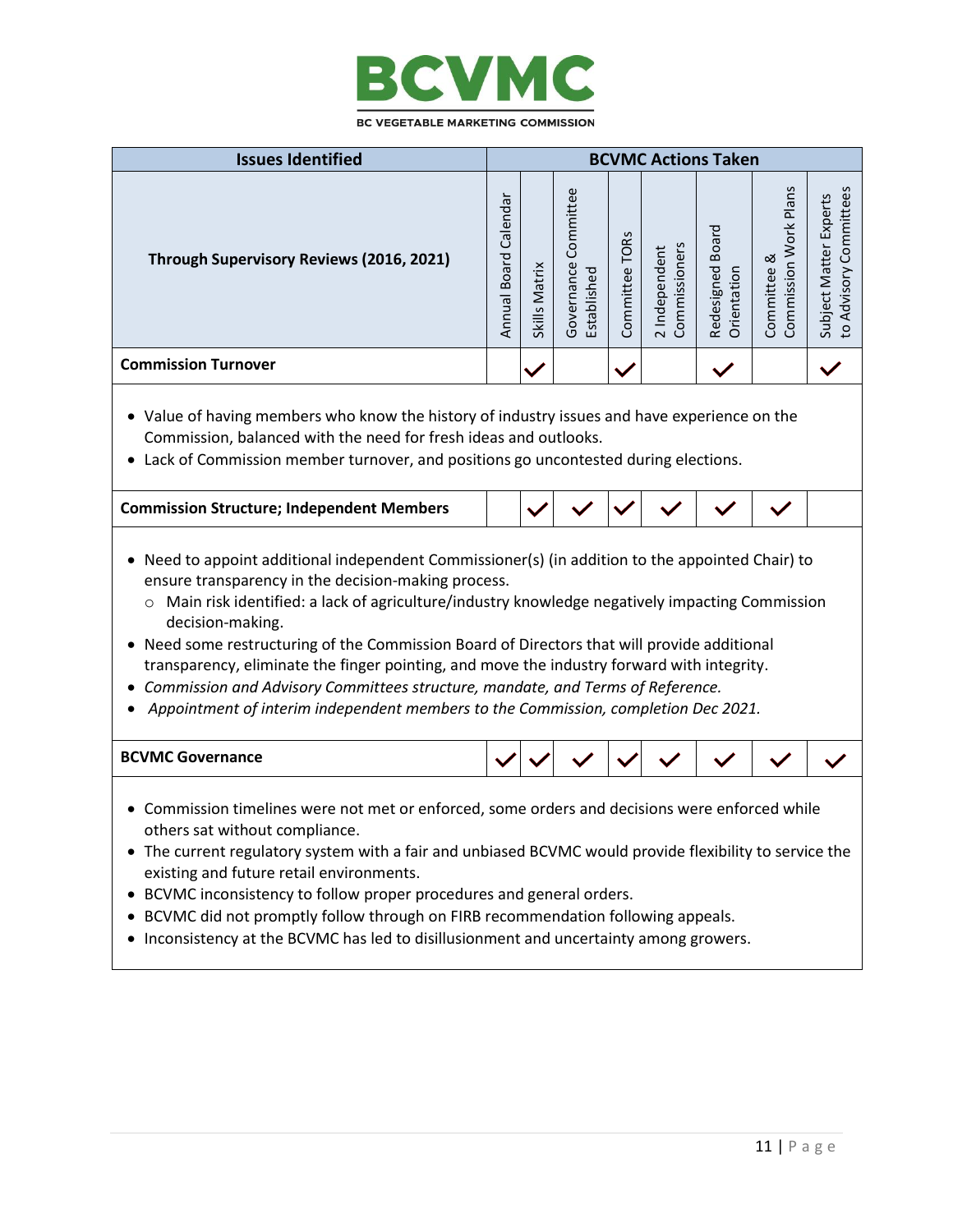

### <span id="page-11-0"></span>3. Interim Process to Appoint Independent Member

#### **INTRODUCTION**

The July 31, 2021 BC Vegetable Scheme Amendment allows for the Commission appointment of two members who are not commercial producers. (ref: OIC 439 – Scheme amendment 2021-07-12).

To fill the independent member positions in a timely way, the Commission established an interim meritbased process and will make temporary appointments until such time that a permanent merit-based process is developed, approved, and implemented.

#### KEY COMPETENCIES

- a) Key competencies that provide the skill set / knowledge base that would be of value to the Commission at this time.
	- i. Understanding of agricultural sector
	- ii. Demonstrated leadership in agriculture and/or agri-food related activities
	- iii. Knowledge of regulated marketing
	- iv. Familiarity with governance and decision-making
	- v. Financial literacy
	- vi. Supply chain knowledge/expertise

#### MEMBER TERM

a) The term of the temporary interim appointment will be for a minimum of one year, and to a maximum of three years. On the establishment of a permanent merit-based process and the completion of the Election Policy review, the Commission will make a decision at that time on the term completion date.

#### CANDIDATE APPOINTMENT PROCESS

The Governance Committee will consult with, and regularly update the BCFIRB Vegetable Liaison on each step of the appointment process.

- a) The Commission will advertise for two (2) independent Commissioner positions for a minimum duration of 10 working days and two weekends. Places are to be determined by the Governance Committee. With the deadline for submissions one week prior to interviews.
- b) Governance Committee and Commission Chair meet to assess applicants against the Notice of Position and determine shortlisted candidates to be interviewed.
- c) Require conflict of interest disclosure form to be completed by shortlisted candidates and reviewed by the Governance Committee and Commission Chair prior to conducting interviews.
- d) Interviews with the Governance Committee.